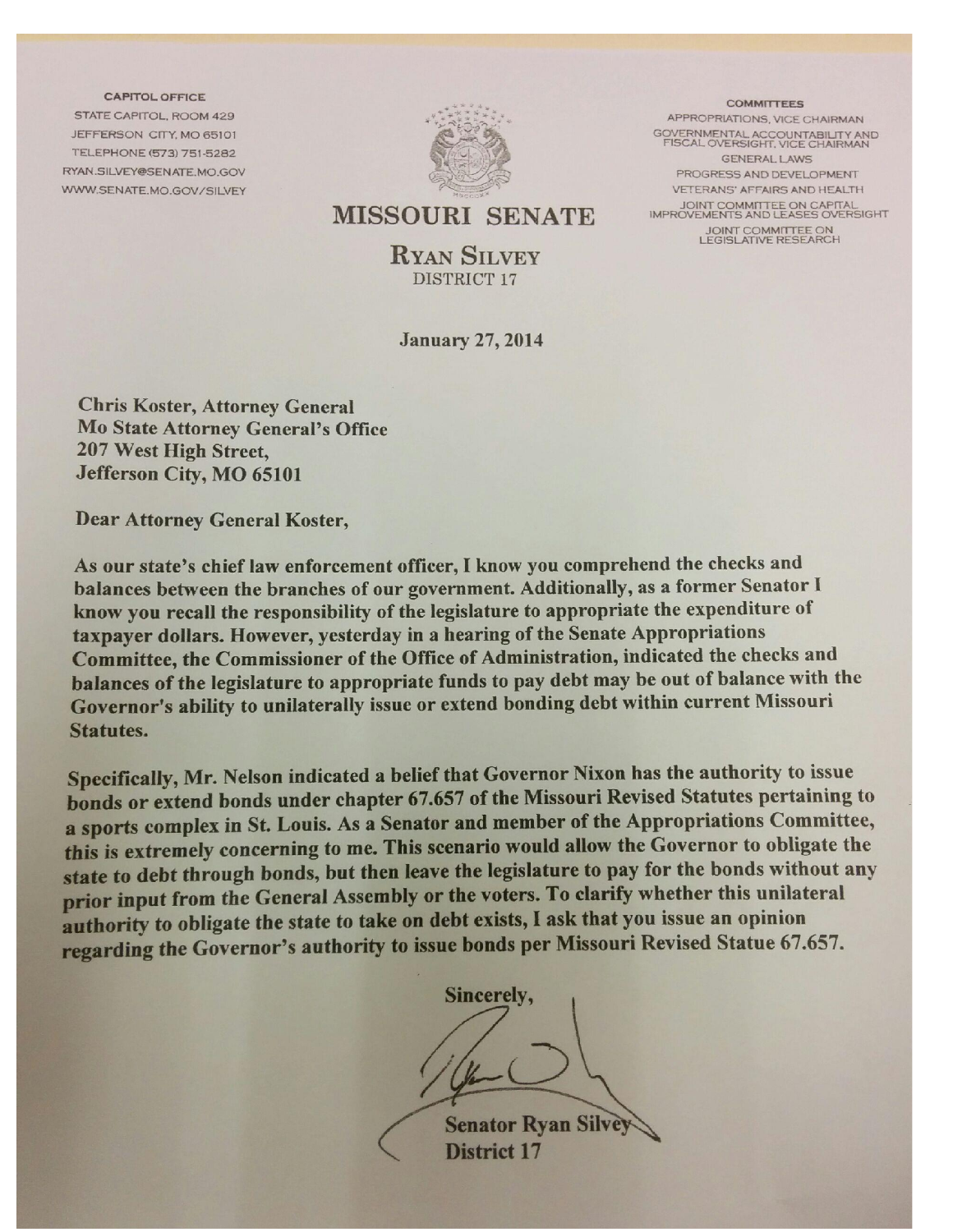# **Form to Request Attorney General Opinions**

1. Information about requestor:

| Name:              | <b>State Senator Ryan Silvey</b>                           |
|--------------------|------------------------------------------------------------|
| Address:           | 201 W. Capitol Ave., Room 331A<br>Jefferson City, MO 65101 |
| Phone:             | $(573) 751 - 5282$                                         |
| Date Request Made: | 1/27/15                                                    |

2. Official capacity of requestor (*See Section 27.040, RSMo)*:

#### **Missouri State Senator**

3. The question of **LAW** upon which I request your **legal** opinion is as follows: (**Note:** Make certain the phrasing of the question is complete and clearly stated because only this question will be considered for an official opinion.)

### **Does Missouri Revised Statute 67.657 provide the unilateral authority to the Governor to issue and/or authorize bonds without approval of the legislature or voters?**

4. A complete statement of the **FACTS** giving rise to this question is as follows:

(**Note:** If **all** facts are not furnished which this office needs to respond to this question, it may be rejected as an incomplete request which this office cannot answer.)

**In public testimony on January 26, 2015 the Commissioner of the Office of Administration indicated his belief that the Governor's administration has the ability to authorize bonds under Missouri Revised Statute 67.657 regarding a sports complex in St. Louis. Further, the Commissioner indicated the first opportunity for the legislature to offer insight or opinion would be after the bonds are authorized, but during the appropriations process deciding upon the approval of funding.**